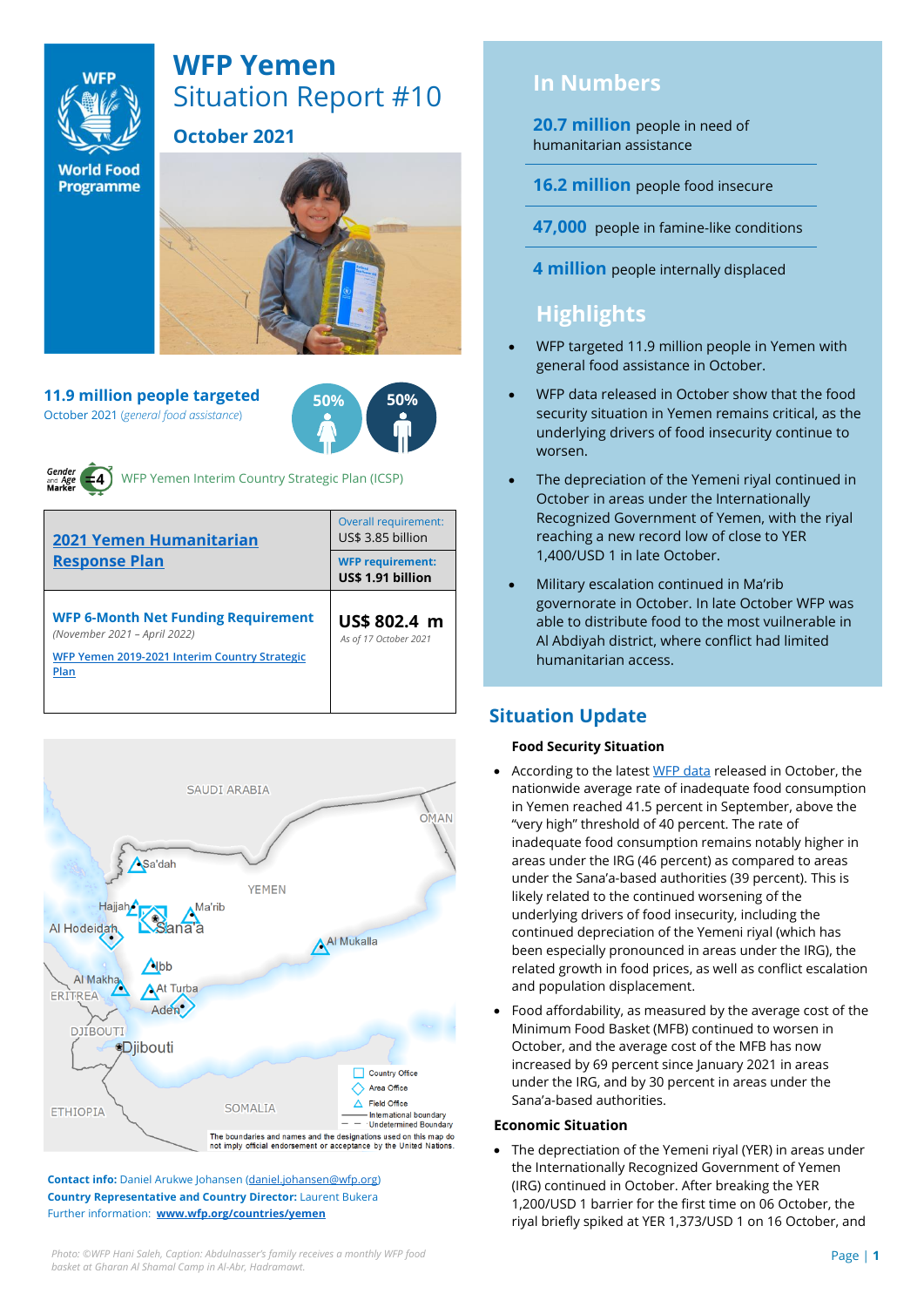had by the end of the month reached a new record low of YER 1,383/USD 1 as of 31 October. In areas under the Sana'a-based authorities, the riyal remains stable at YER 600/USD 1.

• WFP, FAO, and the inter-agency Minimum Food Basket (MFB) Technical Working Group are currently undertaking an analysis of the deteriorating USD to YER exchange rate in areas under the IRG, and its potential implications for the transfer value of the Food Security and Agriculture Cluster (FSAC) MFB.

### **Fuel Situation**

- In October, three fuel vessels carrying 82,700 mt of fuel completed its discharge at Al Hodeidah port, while a total of two vessels carrying 50,600 mt of fuel continued to be held in the Saudi-led Coalition (SLC) holding area.
- While there was no major interruption to WFP's operation due to the ongoing fuel crisis, a one-two day delivery delay was reported at district level where fuel is not always available.

#### **Security Situation**

• Military escalation continued to be reported from the central governorates of Ma'rib, Shabwah, and Al Bayda in October. According to IOM Rapid Displacement Tracking, close to 50,000 people have been displaced since the beginning of the year across the three governorates.

#### **COVID-19**

The number of new daily COVID-19 cases decreased slighly during October after spiking in mid-September. As of the end of the month, 9,751 cases and 1,874 deaths had been recorded by WHO.

### **WFP Operations**

### **General Food Assistance (GFA)**

- Under the October GFA cycle, WFP targeted 11.9 million people with general food assistance. Of these, 8.6 million people were targeted with in-kind food assistance, over 2 million people with commodity vouchers and more than 1.3 million people with cash-based transfers.
- In late September, WFP commenced a one-off food distribution round targeting 133,500 internally displaced people (IDPs) in Ma'rib governorate ahead of their registration and possible inclusion in WFP's regular GFA activity. By the end of October, close to 110,000 people have been reached in four districts of the governorate. Under the regular GFA cycle, WFP is targeting some 526,100 people in Ma'rib under the October GFA cycle.

### وديية **Livelihood and Resilience Projects**

• In October, WFP reached around 77,000 people under its livelihoods and asset creation activities. The participants worked on rehabilitating and constructing 154 assets during the month, including rural road rehabilitation, water harvesting schemes and agricultural projects.

### **School Feeding Programme**

• In October, around 512 mt of high-energy biscuits (HEBs) were distributed to more than 525,000 students in 34 districts in eight governorates in areas under the IRG.

• Healthy kitchen activities in Aden city resumed as of 27 October, covering around 6,300 students across seven schools in Dar Sa'ad district.

# **Nutrition Assistance**

• In October, WFP assisted over 1.7 million people with nutrition support: WFP assisted 217,800 children aged 6 to 59 months and 244,100 pregnant and lactating women and girls (PLWG), under its Targeted Supplementary Feeding Programme (TSFP) for the treatment of moderate acute malnutrition (MAM). For the prevention of MAM, WFP assisted 747,900 children aged 6 to 23 months and 550,500 PLWG Under its Blanket Supplementary Feeding Programme (BSFP).

# **Supply Chain**

- Under the October cycle, WFP dispatched 109,300 mt of of mixed food commodities under the in-kind general food assistance activity. 4,900 mt of nutrition commodities were dispatched for WFP's nutrition activities. Under the October commodity voucher cycle, over 15,600 mt of food commodities were delivered by WFP-contracted wholesalers.
- WFP shipping operations brought 92,200 mt of break bulk cereals and wheat flour into the country in October. WFP also received 1,089 containers holding around 24,600 mt of mixed commodities.

# **Clusters and Common Services**

### **Food Security and Agriculture Cluster (FSAC)**

• In October, FSAC supported the ongoing nationwide WFPled Food Security and Livelihoods Assessment (FSLA). As of early November, data collection was 48 percent complete in areas under the Sana'a-based authorities, and 36 percent complete in areas under the IRG. The FSLA will feed into the forthcoming Integrated Food Security Phase Classification (IPC) analysis.

# **Logistics Cluster**

In October, the Logistics Cluster supported 16 partners through its coordination and logistical information management activities.

#### $((\bullet))$ **Emergency Telecommunications Cluster (ETC)**

- In October, the ETC helpdesk received and resolved 1,294 issues from responders. The ETC provided critical Internet connectivity to 776 humanitarians across 16 sites in Yemen, and communications services to a total of 2,568 responders supported by eight UNDSS-managed Security Operations Centres (SOCs) across the country.
- The ETC is funding and supporting the five kilometres extension of a fiber link in 90 District in Aden to provide stable connectivity services to INGOs based in the area.

# **Bilateral Service Provision (BSP)**

• InOctober, WFP BSP delivered 3.3 million litres of fuel to WHO and UNICEF to support the uninterrupted services of hospitals and local water and sanitation services.